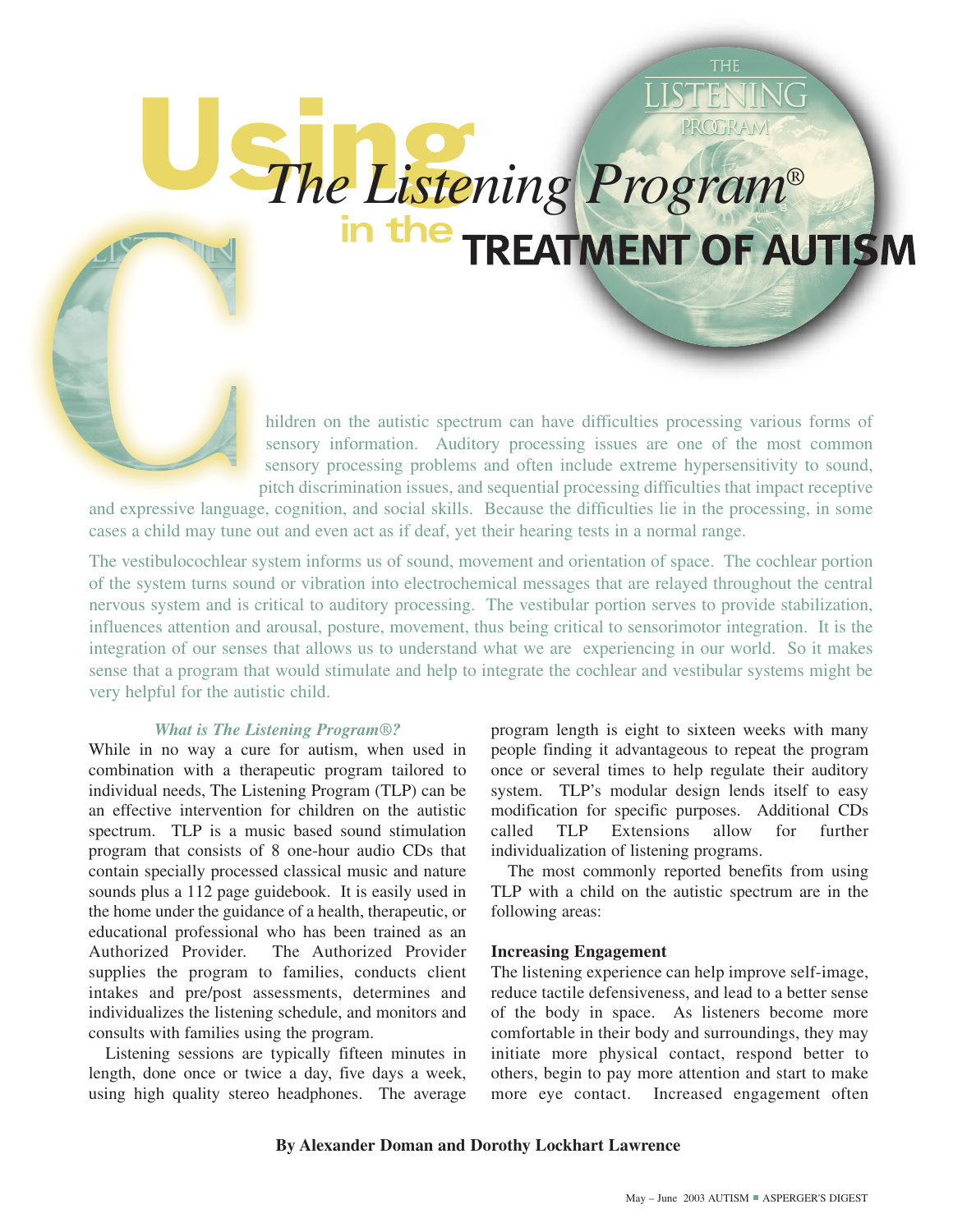includes a reduction in aggressive behavior and a desire for more affection.

# **Emerging Skills**

Sound stimulation has commonly shown it can accelerate the rate of progress when used in conjunction with therapeutic, neurodevelopmental, academic, and behavioral programs. When these areas are addressed with individualized programs, improved listening helps facilitate better integration and organization in the sensory and motor systems, leading to a more rapid rate of acquiring skills and desired outcomes.

# **Auditory Processing**

We can only process a sound and understand its meaning if we can hear it well. TLP helps to improve the rate and accuracy of sound perception. As the brain learns to process sound better, improvements are also noted in auditory processing and receptive language. We monitor our communication through listening to ourselves and others. As the ability to perceive improves, better communication skills are often the result.

# **Reducing Sound Sensitivity**

Hypersensitivity to sound can be debilitating for anyone, especially those with additional sensory processing problems. TLP provides sound stimulation that aids the nervous system to better modulate sensory input. With this improved ability, there is often a reduction in abnormal

sensory perception, especially with sound. Reducing sound sensitivity allows one to be more comfortable in their environment as they no longer have to constantly protect themselves from unwanted and uncomfortable sounds.

# *University of Sheffield Research Shows Progress Continues After Program Use*

Dilys Treharne of the Department of Human Communication Sciences at the University of Sheffield conducted a pilot study to investigate the efficacy of TLP when used for clients with auditory processing difficulties. After reassessing the children at the end of the eight week program and then eight weeks later, she wrote in the Winter, 2002 issue of Speech & Language Therapy in Practice, "The results were beyond my expectations: all showed an improvement greater than one would expect from maturation."

Of the many improvements noted, Treharne found the greatest change in selective attention, also known as auditory figure-ground. Those with the severest difficulties made the greatest improvement. The most important thing that the study showed was that the improvements made were not only maintained but progress did not stop after the initial eight week program. Even those without other interventions generally continued to make gains for up to 10 months when they usually reached a plateau. At this point many took another course of TLP.

"The Listening Program is now my first step in auditory training," says Treharne, "as it seems to activate listening skills that have been repressed or never developed, thus priming the system for more specifically targeted therapy programs."

### **Neural Plasticity is the Key**

The theoretical basis of any sensory stimulation program must include neural plasticity. Neurons will branch out and establish new synaptic connections when stimulated and research has shown that this occurs throughout our entire lives.

Neuroscientist Lise Elliot says in her book *What's Going On In There?,* "Anyone who has ever studied nerve cells can tell you how plastic they are. The brain itself is literally molded by experience: every sight, sound and thought leaves an imprint on specific neural circuits modifying the way future sights, sounds, and thoughts will be registered. Brain hardware is not fixed, but living, dynamic tissue that is constantly updating itself to meet the sensory, motor, emotional, and intellectual demands at hand."

Listening to the CDs in The Listening Program literally exercises and tones tiny muscles in the middle ear called the tensor tympani and stapedius muscles. Exercising these two muscles improves their tone, thus making them more responsive to their task of directing the middle ear bones and eardrum. This helps them to amplify soft sounds and protect the inner ear from damaging harsh or loud noise.

TLP was designed to help balance and restore our ability to listen to and process sounds across the full auditory spectrum, from 20 to 20,000 Hz. The brain receives especially rich auditory stimulation, and because of its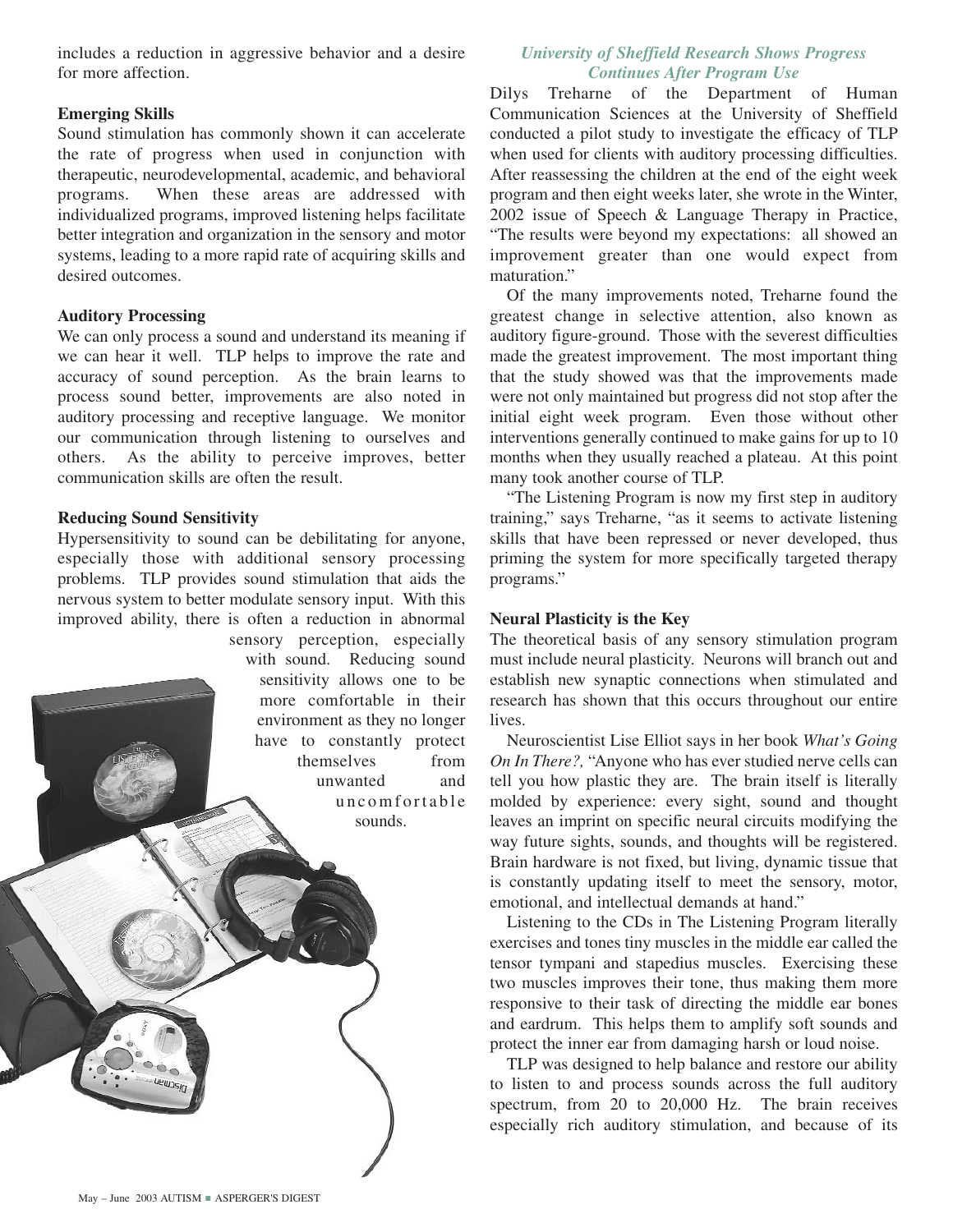ability to change with stimulation, its ability to process sound improves.

# *Creating The Listening Program*

TLP was created by Advanced Brain Technologies, LLC (ABT) in 1998. ABT grew out of the National Academy for Child Development, whose extensive and diverse client base, including thousands on the autistic spectrum, served as a testing ground for its development. ABT's objective was to create a program that was easy to use, effective yet mild enough for home use, proven to have lasting results, and inexpensive for families compared to a facility based program.

The Academy and its founder, Robert J. Doman, Jr. had used several other auditory stimulation programs over the course of three decades, and had found them to have varying degrees of effectiveness. Many were beyond reach for families and if home based, often difficult to administer.

So the ABT team decided to develop a complete program of CDs with gradually increasing stimulation as a base for people to process sounds more efficiently. The music was recorded through a special production process that would allow for the development of new techniques to maximize the effectiveness of the program while maintaining an aesthetic that would make the program enjoyable to listen to. Music and instruments were selected that would work best with the required treatments and sometimes new arrangements of the music were written to suit the requirements of the program. Extension CDs were also created to address more specific issues such as language enhancement and sensory integration. They are used along with the base program and allow for further individualization of TLP.



The design and presentation of The Listening Program were of prime importance so that it would be accessible to any parent or individual. A guidebook providing informative background information, detailed listening schedules, and program support information was created along with a journal for the listener or parent to record their experiences.

A unique design was created for TLP listening sessions. It includes warm-up, exercise, and cool down segments of the music. In this way when a child or adult puts on the headphones, they hear quite normal sounds and music at the beginning and the end. This provides an orienting and grounding experience at the start and end of each listening session. Parents often report that children love to listen and will initiate the listening sessions themselves.

### **Case Study: Six Year Old Robert and TLP**

An Occupational Therapist who is an Authorized Provider of TLP told us about Robert, a six year old boy who had recently been diagnosed with Autistic Spectrum Disorder. Language delays, behavior problems and abnormal social skills had been noted by his parents from around age two. Robert had auditory hypersensitivities, severe expressive and receptive language delays, coupled with echolalia, topic fixations and numerous other difficulties related to auditory processing and sensory integration dysfunction.

"Robert began his personalized Listening Program with the Sensory Integration CD and then continued through the 8 week Base Schedule, ending with the Speech and Language Extension CD for this first time through the program. Near the end of his third week listening to the Sensory Integration CD his mother tearfully reported to the therapist, 'I feel like I am talking to someone, not to a wall!' More changes began to be evident with his increased physical play and interaction. After week 6, Robert was able to attend school assemblies. Previously the noise and confusion had been too much for him. His reading comprehension was improving and his voice had more inflection."

"With the addition of the Speech and Language CD, both the family and school continued to report improvement in terms of increased spontaneous speech, improved comprehension, and improved social skills. Robert was also starting to develop a sense of humor! After 5 months, Robert's father reported, 'Much improved social interactions. Talks better. Quicker responses to verbal commands. Follows directions better.' Robert's family was thrilled with the progress he had made." Robert's therapist reported that she was thrilled too. "I have been an OT for 15 years," she wrote, "and have not seen a child progress so rapidly."